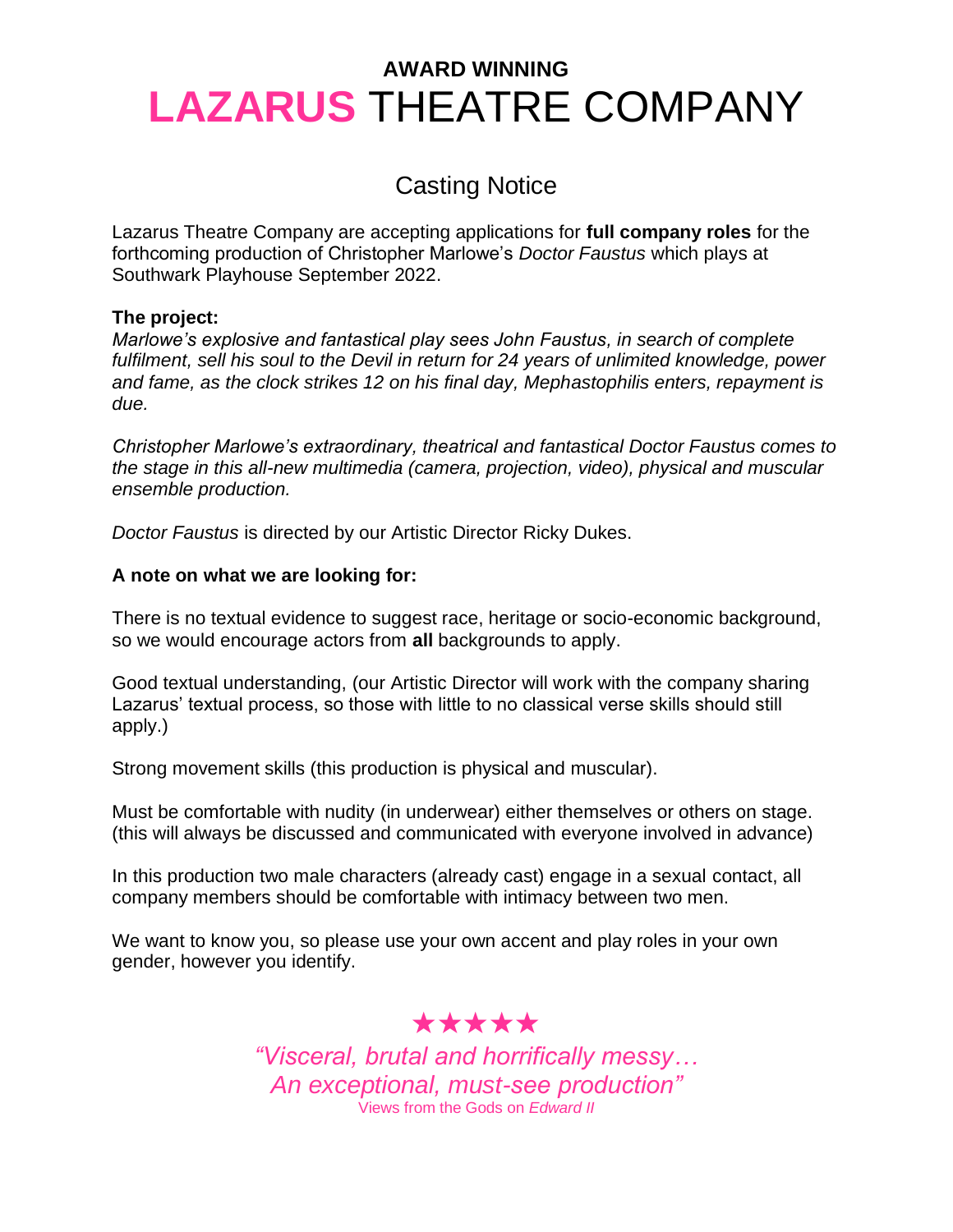#### **Character breakdowns:**

**Lucifer / Duchess of Vanholt**

Female, 25 – 35.

Lucifer is sharp, precise, core driven and snappy. An incredible wit with dangerous flair. The Duchess is more wholesome, motherly, comfortable and kind.

#### **Valdes / Good Angel / Pride / Duke of Vanholt.**

Male, 25 – 45.

Valdes is clean, precise and sharp Good Angel an explosion in Old Testament Christianity Pride is arrogant, obnoxious and over bearing The Duke is wholesome, nerdy, happy to be there.

### **Cornelius / Evil Angel / Gluttony**

Female, 25 – 45.

Cornelius is forensic, detailed and articulate. Evil Angel is enticing, seductive and naughty. Gluttony is greedy, forceful and all consuming.

### **Wrath / Helen of Troy**

Female, 18 – 25.

Wrath is spoilt, dangerous and explosive. Helen of Troy is the most beautiful woman in the World, delicate, yet confident.

# **Envy / Emperor**

Male, 25 – 45.

Envy is thin, spindly, sinister. Emperor is old, bombastic, blind to what stares him in his face, an optimist.

**Bride of Death / Sloth / Pope** Female, 25 – 40.

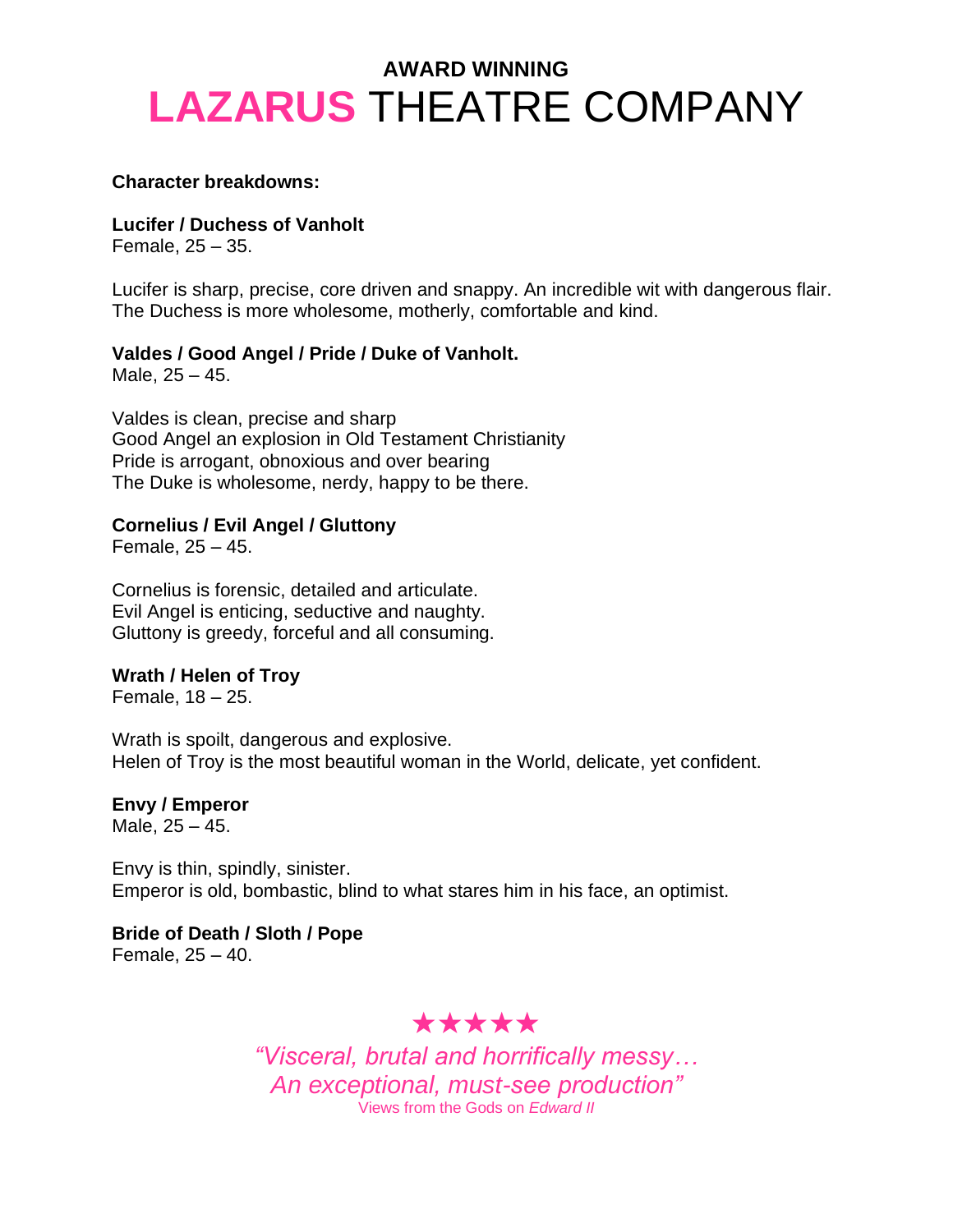Bride of Death enters in a wedding gown, lifts her veil to reveal peeling skin and puss (provided)

Sloth is a sin that sleeps.

Pope – representation of the Pope on stage in a fairly offensive mick take of the Catholic Church.

## **Lechery / Old Man / Knight**

Male, 25 – 50.

Lechery is just that, provided with a large flaccid dildo, proceeds to letch over all concerned.

Old man is seen as God personified, a million miles away from Lechery. Knight calls Faustus out, he Is then forced to grown antlers from his head as punishment.

# **Project dates:**

**Rehearsal:**

Days: Monday – Friday. Times:  $10am - 5pm$  (2 x 3-hour calls) Dates:  $8^{th}$  –  $26^{th}$  August 2022 **Venue:** Sell A Door rehearsal rooms, Deptford, London.

## **Performance Schedule:**

Monday  $29<sup>th</sup>$  August – Get In / Tech Tuesday 30<sup>th</sup> August – Tech Wednesday 31<sup>st</sup> August – Tech / Dress Thursday 1st September– Tech and 1st preview Friday  $2<sup>nd</sup>$  September – Tech and 2nd preview Saturday 3rd September– 3rd and 4th preview

Monday  $5<sup>th</sup>$  September – Tech and 5th preview Tuesday  $6<sup>th</sup>$  September – 6th preview and 7th preview Wednesday 7<sup>th</sup> September - Press Night Thursday 8<sup>th</sup> September - 9<sup>th</sup> performance Friday 9<sup>th</sup> September - 10<sup>th</sup> performance Saturday 10<sup>th</sup> September 11<sup>th</sup> and 12<sup>th</sup> performance

# ★★★★★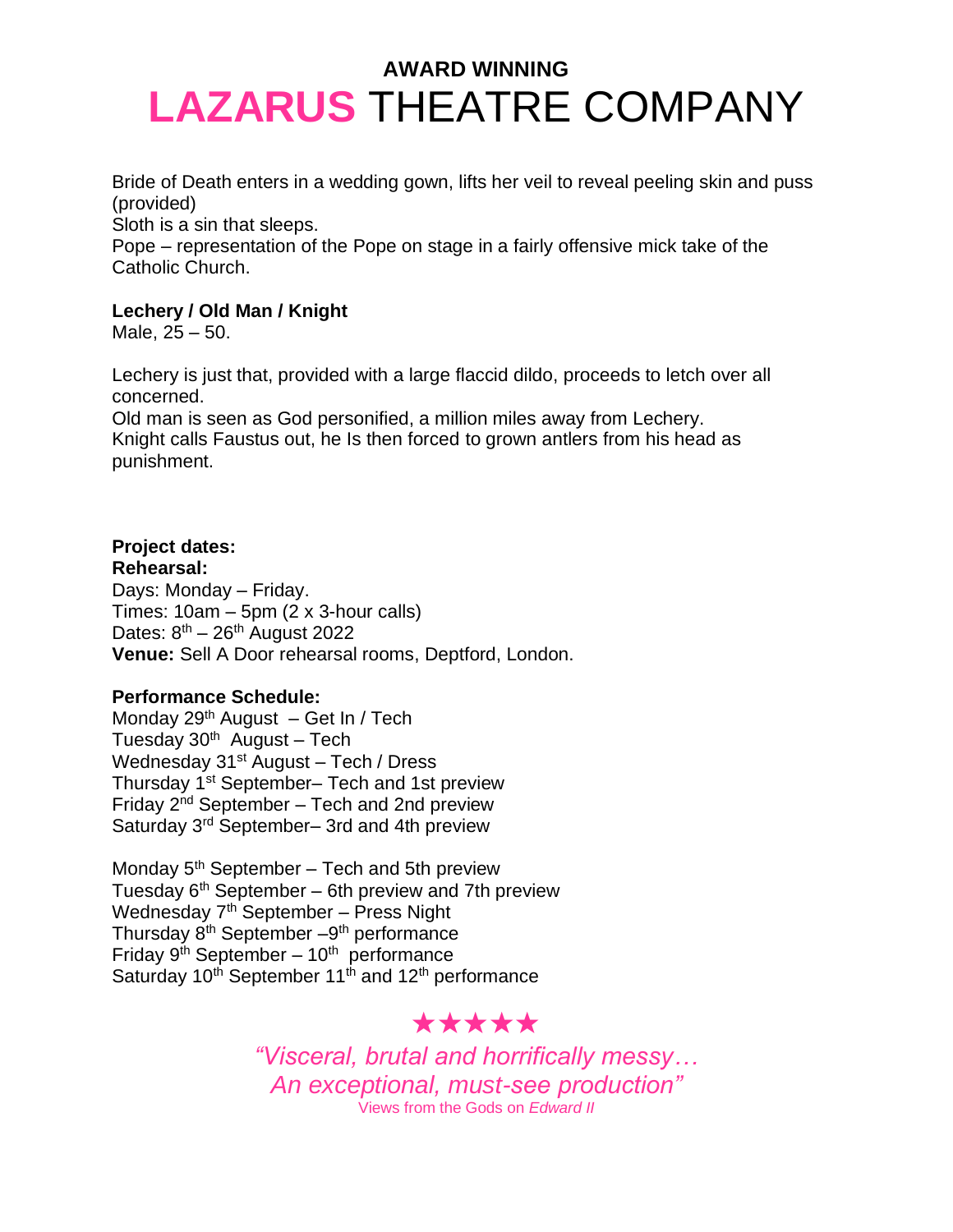Monday  $12<sup>th</sup>$  September –  $13<sup>th</sup>$  performance Tuesday  $13<sup>th</sup>$  September –  $14<sup>th</sup>$  and  $15<sup>th</sup>$  performance Wednesday  $14<sup>th</sup>$  September –  $16<sup>th</sup>$  performance (plus post show Q&A) Thursday  $15<sup>th</sup>$  September –  $17<sup>th</sup>$  performance Friday  $16<sup>th</sup>$  September –  $18<sup>th</sup>$  performance Saturday 17<sup>th</sup> September – 19<sup>th</sup> and 20<sup>th</sup> performance

Monday 19<sup>th</sup> September - 21<sup>st</sup> performance Tuesday 20<sup>th</sup> September – 22<sup>nd</sup> and 23<sup>rd</sup> performance Wednesday  $21^{st}$  September –  $24^{th}$  performance Thursday  $2^{nd}$  September –  $25^{th}$  performance Friday  $23<sup>rd</sup>$  September –  $26<sup>th</sup>$  performance Saturday  $24^{th}$  September –  $27^{th}$  and  $28^{th}$  performance

Monday  $26<sup>th</sup>$  September –  $29<sup>th</sup>$  performance Tuesday  $27<sup>th</sup>$  September –  $30<sup>th</sup>$  and  $31<sup>st</sup>$  performance Wednesday  $28<sup>th</sup>$  September –  $32<sup>nd</sup>$  performance Thursday  $29<sup>th</sup>$  September –  $33<sup>rd</sup>$  performance Friday  $30<sup>th</sup>$  September –  $34<sup>th</sup>$  performance Saturday  $1^{st}$  October –  $35^{th}$  and  $36^{th}$  performance (final) (Streamed performance recording date tbd)

### **Audition process:**

Auditions will take place in 4 stages, application, self-tape, first round in-person, recall in-person.

Application Please send in your CV and headshot with preference of role. Applications deadline: **noon 24th June 2022.**

### Self-tape

Successful applicants will be invited (by  $27<sup>th</sup>$  June) to prepare and self-tape one classical speech of your choice. (no longer than 3 minutes in performance duration.) Self-tape deadline: **noon 4th July 2022.**

First round

Successful applicants will be asked to prepare a scene (to be provided) from the play